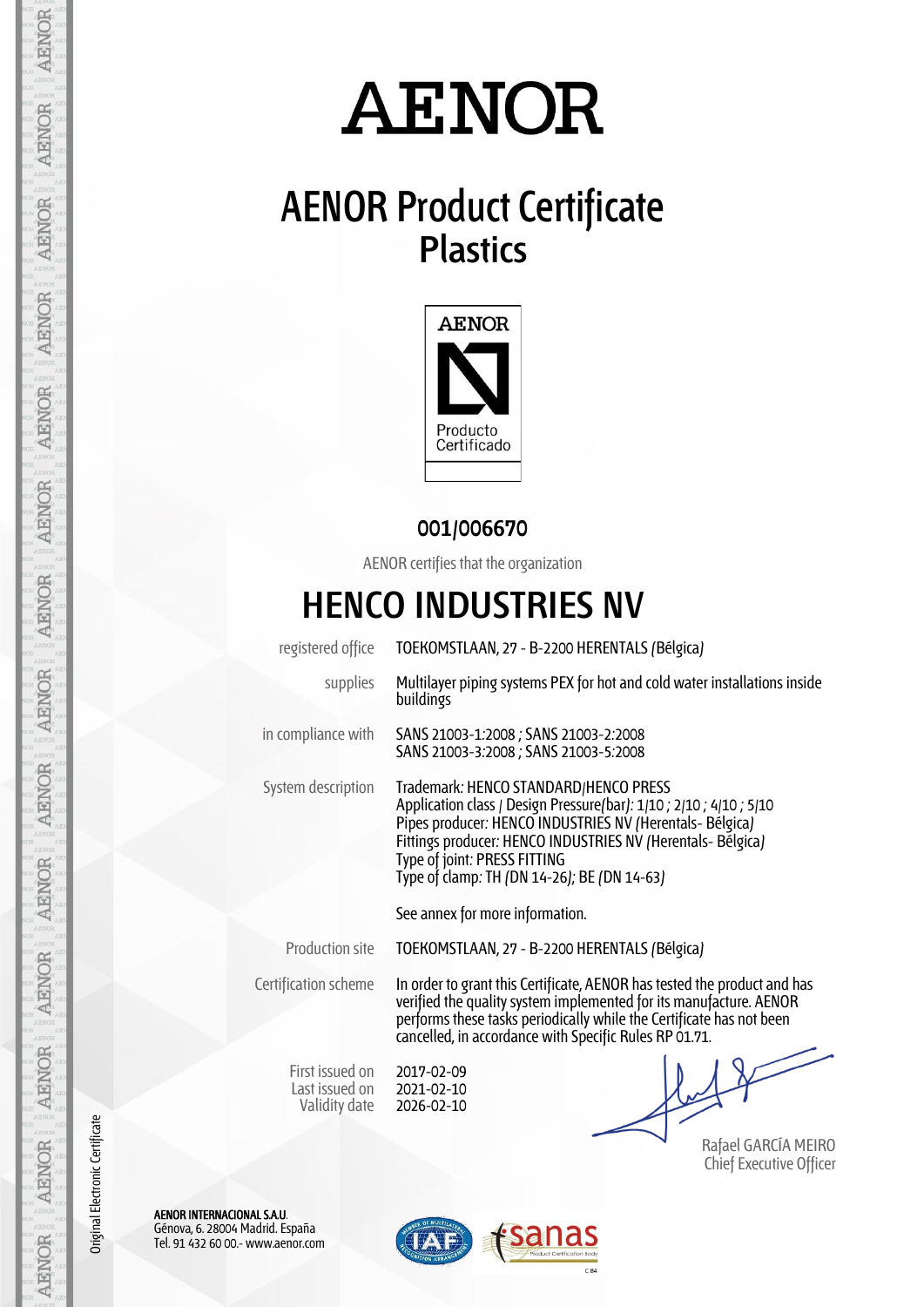# **AENOR**

### **AENOR Product Certificate Plastics**

**001/006670**

#### **Annex to Certificate**

System description Trademark: HENCO STANDARD/HENCO PRESS Application class / Design Pressure(bar): 1/10 ; 2/10 ; 4/10 ; 5/10 Pipes producer: HENCO INDUSTRIES NV (Herentals- Bélgica) Fittings producer: HENCO INDUSTRIES NV (Herentals- Bélgica) Type of joint: PRESS FITTING Type of clamp: TH (DN 14-26); BE (DN 14-63)

| System component                    | Dimensions (mm)                                              | Material       | References                        |
|-------------------------------------|--------------------------------------------------------------|----------------|-----------------------------------|
| Multilayer pipes                    | 14x2; 16x2; 18x2; 20x2; 26x3; 32x3; 40x3,5;<br>50x4 ; 63x4,5 | PEX-c/AL/PEX-c | ---                               |
| Adapter double plate                | 16                                                           | <b>PVDF</b>    | 28PK; 28PKW                       |
| Desmountable female union           | $16 - 20$                                                    | <b>PVDF</b>    | 26PK; 26PKW                       |
| Double plate elbow female<br>thread | $16 - 20$                                                    | <b>PVDF</b>    | 3PK; 3PKW                         |
| Elbow $45^\circ$                    | $40 - 50 - 63$                                               | <b>PVDF</b>    | 27PK; 27PKW                       |
| Elbow 90°                           | $14 - 16 - 18 - 20 - 26 - 32 - 40 - 50 - 63$                 | <b>PVDF</b>    | 1PK; 1PKW                         |
| End female elbow                    | 14 - 16 - 18 - 20 - 26 - 32 - 40 - 50 - 63                   | <b>PVDF</b>    | 5PK; 5PKW                         |
| End male elbow                      | 14 - 16 - 18 - 20 - 26 - 32 - 40 - 50 - 63                   | <b>PVDF</b>    | 6PK; 6PKW                         |
| Equal Tee                           | 14 - 16 - 18 - 20 - 26 - 32 - 40 - 50 - 63                   | <b>PVDF</b>    | 9PK; 9PKW                         |
| Eurocone adapter                    | $16 - 20$                                                    | <b>PVDF</b>    | 19PK; 19PKW                       |
| Female thread coupling              | $14 - 16 - 18 - 20 - 26 - 32 - 40 - 50 - 63$                 | <b>PVDF</b>    | 18PK; 18PKW                       |
| Female thread tee                   | $16 - 18 - 20 - 26 - 32 - 40 - 50 - 63$                      | <b>PVDF</b>    | 13PK; 13PKW                       |
| Male thread coupling                | 14 - 16 - 18 - 20 - 26 - 32 - 40 - 50 - 63                   | <b>PVDF</b>    | 17PK; 17PKW                       |
| Male thread tee                     | $16 - 18 - 20 - 26 - 32 - 40 - 50 - 63$                      | <b>PVDF</b>    | 14PK; 14PKW                       |
| Plate female thread elbow           | $14 - 16 - 18 - 20 - 26$                                     | <b>PVDF</b>    | $2PK$ ; $2PK-K$ ;<br>2PKW; 2PK-KW |

| First issued on | 2017-02-09 |
|-----------------|------------|
| Last issued on  | 2021-02-10 |
| Validity date   | 2026-02-10 |

AENOR INTERNACIONAL S.A.U. Génova, 6. 28004 Madrid. España Tel. 91 432 60 00.- www.aenor.com

Original Electronic Certificate